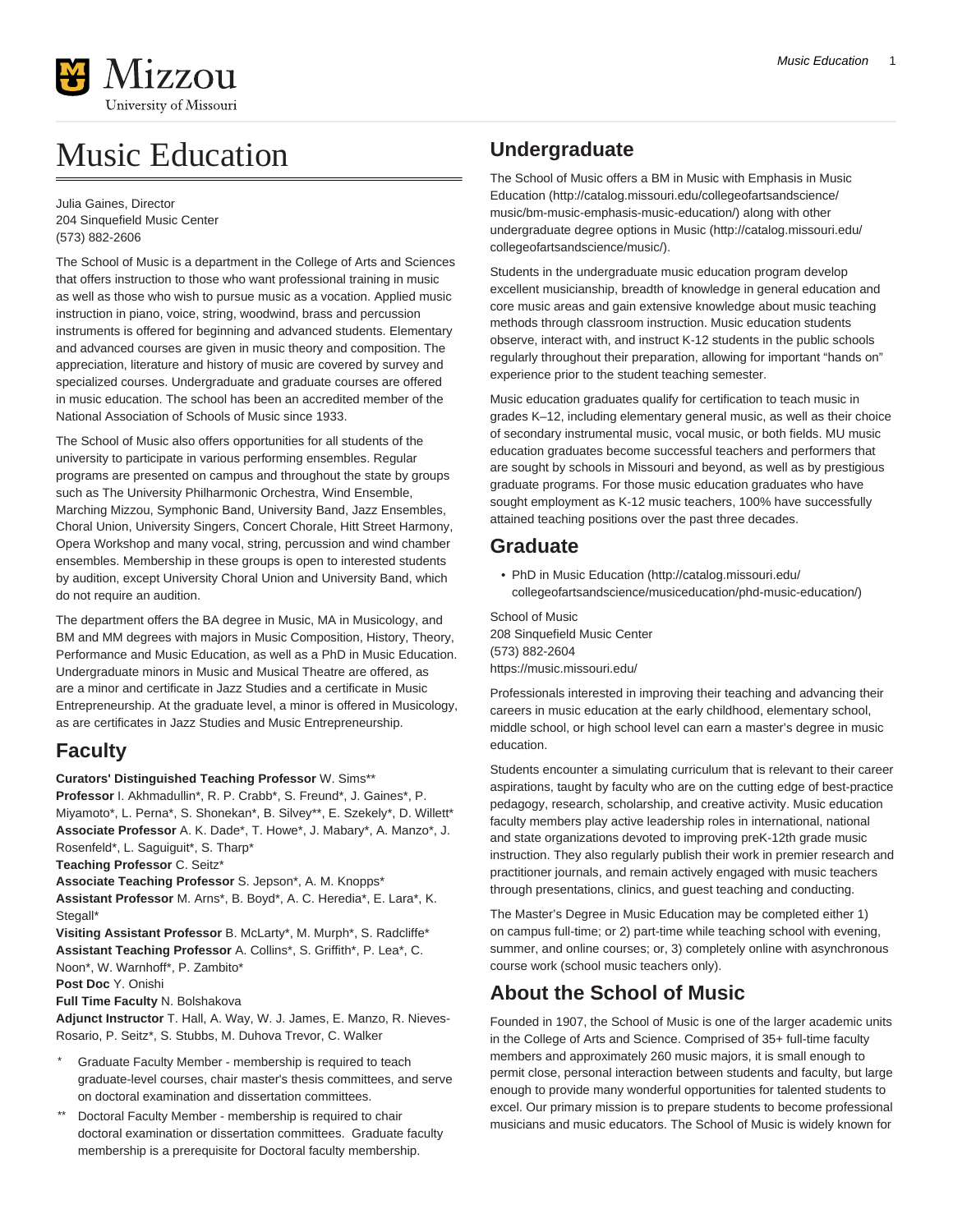

its scholarship in the field, and it is an important cultural resource for the profession, the campus community, and the people of Missouri.

# **Resources and Facilities**

Open in January 2020, the Sinquefield Music Center houses the School of Music administrative offices, some faculty offices, classrooms, a small performance venue, a large rehearsal room, practice rooms, and a recording studio. Many faculty offices as well as a recital hall, classrooms, studios, and practice rooms are also housed in the music section of the Fine Arts Building. The music holdings in Ellis Library constitute a substantial research and reference collection.

# **MUS\_EDUC 1100: Orientation: Music Education**

This course familiarizes and orients students with MU resources, Music Education degree expectations and career options. Graded on S/U basis only.

**Credit Hour**: 1

# **MUS\_EDUC 4140: Teaching Music I**

Study of skills, knowledge, and philosophical foundations necessary to teach general music to children in grades preK - 5, including methods, philosophies, and teacher and learner behaviors.

# **Credit Hours**: 3

**Prerequisites:** junior standing; music education major or instructor's consent

# **MUS\_EDUC 4141: Teaching Music I Field Experience**

This field experience supports the MUS\_EDUC 4140 course. Field experience expectations are delineated in the course syllabus. Graded on a S/U basis only.

# **Credit Hour**: 1

**Prerequisites:** junior standing; music education major or instructor's consent

# **MUS\_EDUC 4142: Teaching Music II**

Study of a broad repertoire of music literature and instructional materials, including critical evaluation and analysis for use in the general music classroom.

# **Credit Hours**: 2

**Prerequisites:** MUS\_EDUC 4140

# **MUS\_EDUC 4142W: Teaching Music II - Writing Intensive**

Study of a broad repertoire of music literature and instructional materials, including critical evaluation and analysis for use in the general music classroom.

**Credit Hours**: 2 **Prerequisites:** MUS\_EDUC 4140

# **MUS\_EDUC 4143: Teaching Music II Field Experience**

This field experience supports the MUS\_EDUC 4142 course. Field experience expectations are delineated in the course syllabus. Graded on a S/U basis only.

**Credit Hour**: 1 **Prerequisites:** MUS\_EDUC 4141

# **MUS\_EDUC 4143W: Teaching Music II Field Experience - Writing Intensive**

This field experience supports the MUS\_EDUC 4142 course. Field experience expectations are delineated in the course syllabus. Graded on a S/U basis only.

#### **Credit Hour**: 1

**Prerequisites:** MUS\_EDUC 4141

# **MUS\_EDUC 4144: Teaching Music III**

A study of various strategies for the successful teaching of middle and high school music programs.

# **Credit Hours**: 3

**Prerequisites:** MUS\_EDUC 4142

# **MUS\_EDUC 4144W: Teaching Music III - Writing Intensive**

A study of various strategies for the successful teaching of middle and high school music programs.

# **Credit Hours**: 3 **Prerequisites:** MUS\_EDUC 4142

# **MUS\_EDUC 4145: Teaching Music III Field Experience**

This field experience supports the MUS\_EDUC 4144 course. Field experience expectations are delineated in the course syllabus. Graded on a S/U basis only.

# **Credit Hour**: 1

**Prerequisites:** MUS\_EDUC 4143

# **MUS\_EDUC 4145W: Teaching Music III Field Experience - Writing Intensive**

This field experience supports the MUS\_EDUC 4144 course. Field experience expectations are delineated in the course syllabus. Graded on a S/U basis only.

**Credit Hour**: 1

**Prerequisites:** MUS\_EDUC 4143

# **MUS\_EDUC 8140: Advanced Techniques in Music Education-General**

A review and evaluation of teaching/learning strategies in general music instruction.

**Credit Hour**: 2-5

**Prerequisites:** Music methods or instructor's consent

# **MUS\_EDUC 8141: Advanced Techniques in Music Education-Early Childhood**

A review and evaluation of teaching/learning strategies in early childhood music instruction.

**Credit Hour**: 2-5

**Prerequisites:** Music methods or instructor's consent

**MUS\_EDUC 8142: Curriculum Materials in Music Education-General** A development of critical abilities in evaluation and selection of music education materials for general music.

**Credit Hour**: 2-5 **Prerequisites:** instructor's consent